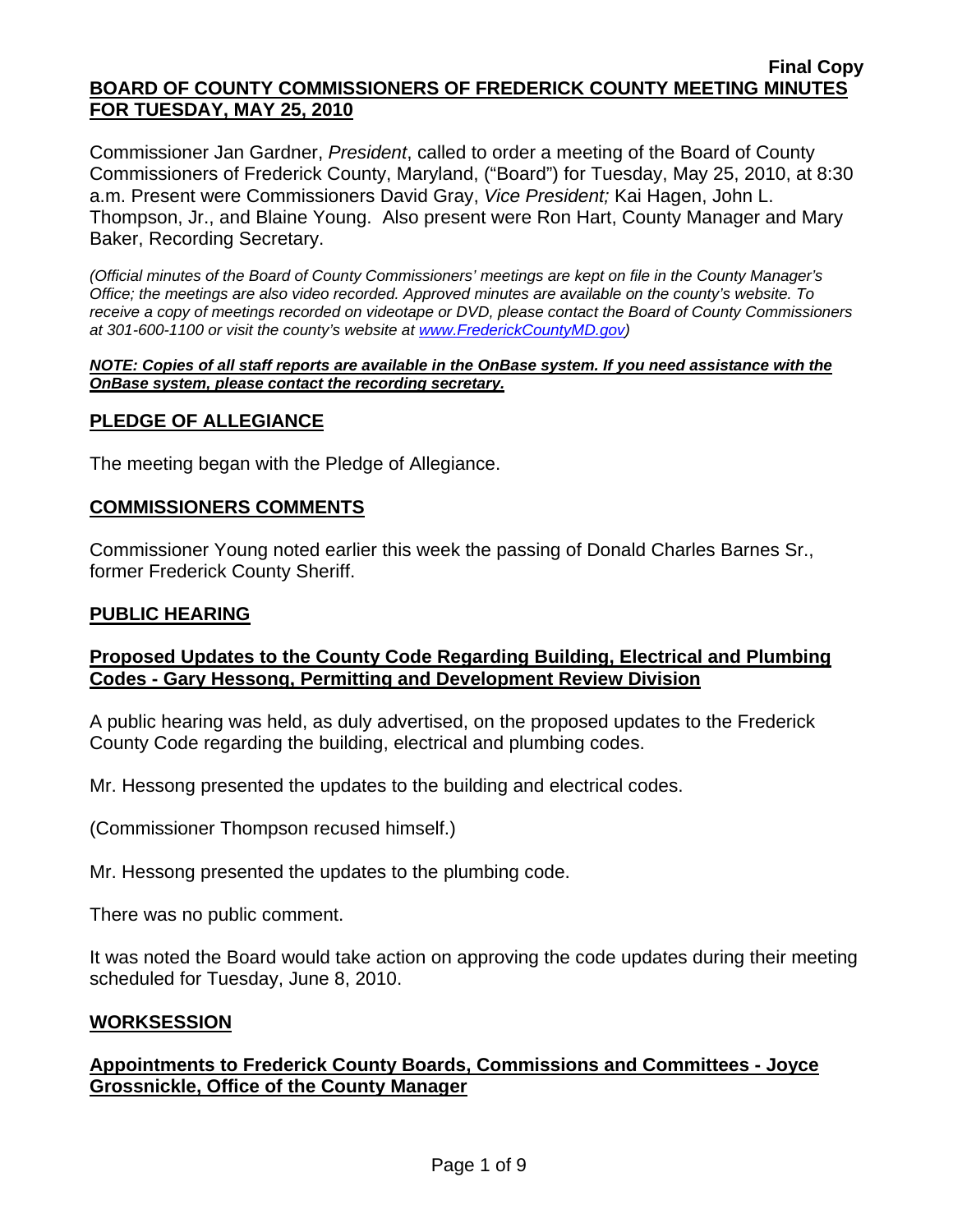### Commission on Aging

There was no public comment.

Commissioner Gray moved to appoint Mr. Hal Ehart to fill an unexpired term to expire December 31, 2010. Commissioner Hagen seconded the motion that passed 5-0.

### **Discussion of the Allegheny Power's Ringgold-Catoctin-Walkersville-Monocacy & Carroll-Catoctin Transmission Line Rebuild Project - Dave Kline, Allegheny Power**

Mr. Kline presented the details of the project.

There was no public comment.

No action was taken by the Board.

## **Third Quarter Financial Analysis - Reporting Financial Results for Nine Months ended March 31, 2010 - Erin White, Finance Division**

Staff presented the third quarter financial results.

There was no public comment.

No action was taken by the Board.

## **Planned Development Districts Draft Text Amendment - Shawna Lemonds and Mark Depo, Planning Division**

Ms. Lemonds and Mr. Depo presented the proposed text amendment.

The following changes were made to the proposed amendment:

On Page 5, Section 1-19-7.620, strike "*may*" and replace it with "*shall*."

On Page 15, Commissioner Hagen requested that language be added to Section 1-19- 10.500.3 (D) to clarify the intent of connections between the existing and proposed development such as trails, sidewalks and streets.

On Page 14, Section 1-19-10.500.2, clarify in A and B, "*may be applied to a county comprehensive plan land use designation*" except in D.

On Page 22, Section 1-19-10.500.6, (D), add a (4), *"Reduction of not more than 50% may be granted when there is a demonstration of open space green area in close proximity or a feein-lieu."*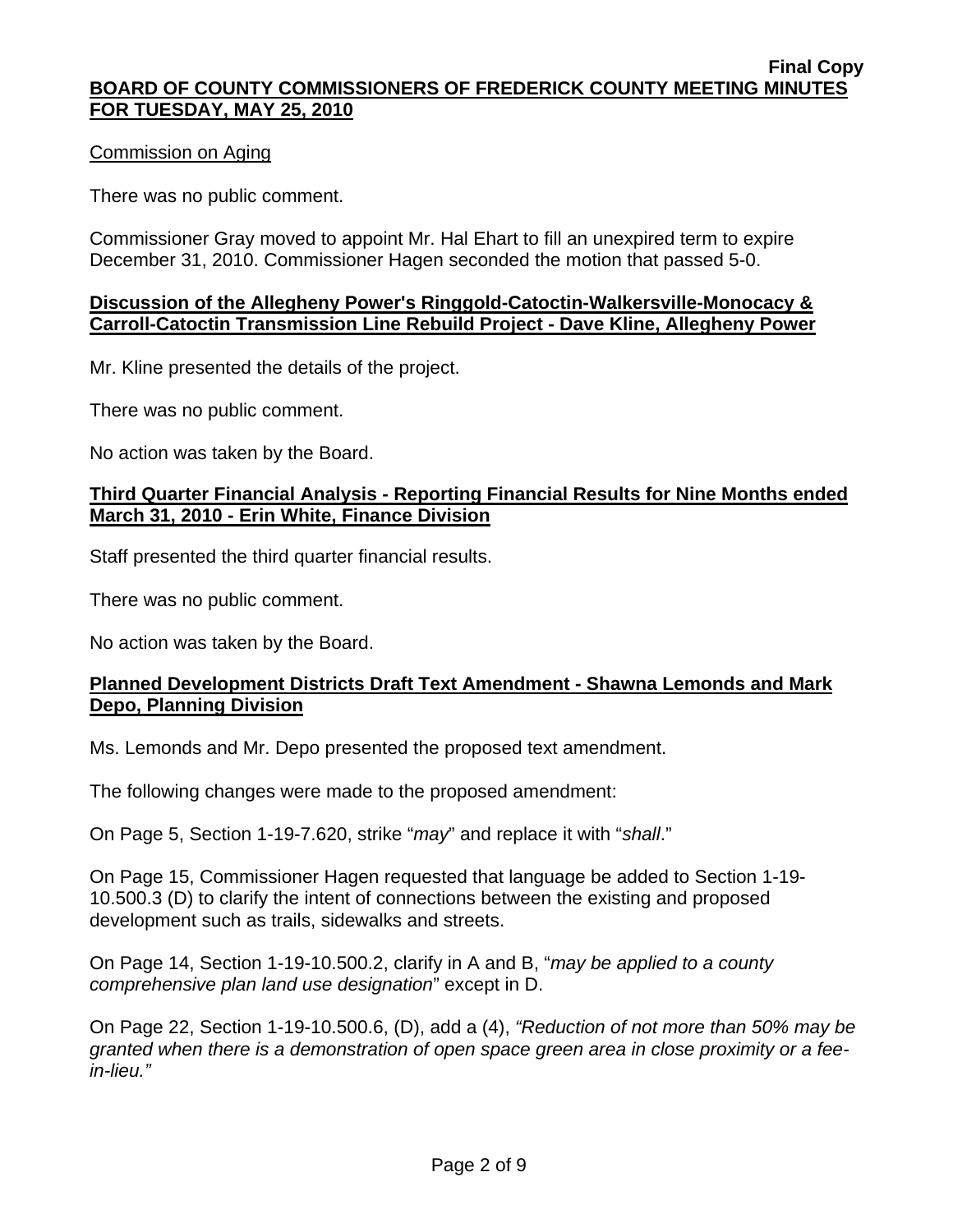On Page 24, Section 1-19-10.500.6 (H) (c), the Board requested to strike the language *"stories"* and to get input from the Frederick County Planning Commission (FcPC) regarding the proposed heights. The Board noted the following for consideration:

- The FcPc should retain the ability to provide a modification to the standards to require discussion, justification, and consideration of compatibility;
- Should the standards remain as proposed at 35' for all uses with opportunity for modification for increased height;
- The FcPc recommended up to 80' for multi-family in the MX Euclidean zoning district, which would be similar to the proposed requirements within the PDR text; and
- Whether multi-family in LDR should be increased to 45' maximum height, remain at 60' maximum in MDR, and be reduced to 80' maximum in HDR.

On Page 29, Section 1-19-500.8, (C) (1), strike *"Generally."*

# **CLOSED SESSION**

Commissioner Hagen moved to proceed into closed session in accordance with Maryland Annotated Code State Government Article § 10-508(a)(3) To consider the acquisition of real property for a public purpose and matters directly related thereto. Commissioner Gray seconded the motion that passed 5-0.

### **COMMISSIONERS COMMENTS**

None.

# **PUBLIC COMMENTS**

None.

# **QUESTIONS – PRESS**

None.

# **ADJOURN**

The meeting adjourned at 12:05 p.m.

 Mary E. Baker Recording Secretary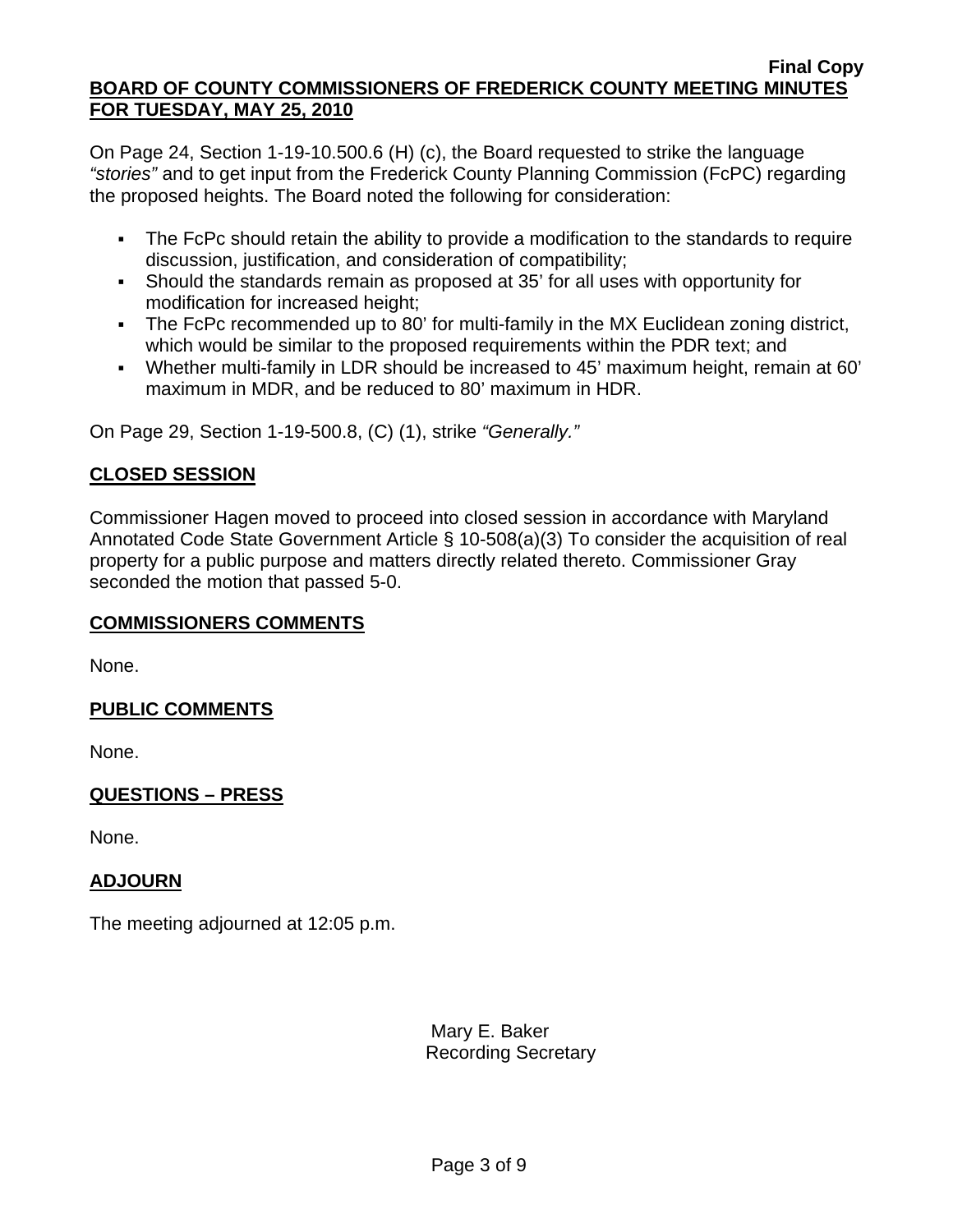### **FORM OF STATEMENT FOR CLOSING THE MEETING OF TUESDAY, MAY 25, 2010**

# **STATUTORY AUTHORITY TO CLOSE SESSION**

### **State Government Article §10-508(a):**

(3) To consider the acquisition of real property for a public purpose and matters directly related thereto.

#### **Motion:**

Commissioner Hagen moved to proceed into closed session in accordance with Maryland Annotated Code State Government Article § 10-508(a)(3) To consider the acquisition of real property for a public purpose and matters directly related thereto. Commissioner Gray seconded the motion that passed 5-0.

### **Time and Location:**

12:05 p.m. – Third Floor Meeting Room, Winchester Hall

#### **Topic to be Discussed:**

To acquire an easement for a utility project.

 $\overline{a}$ 

Mary Baker Recording Secretary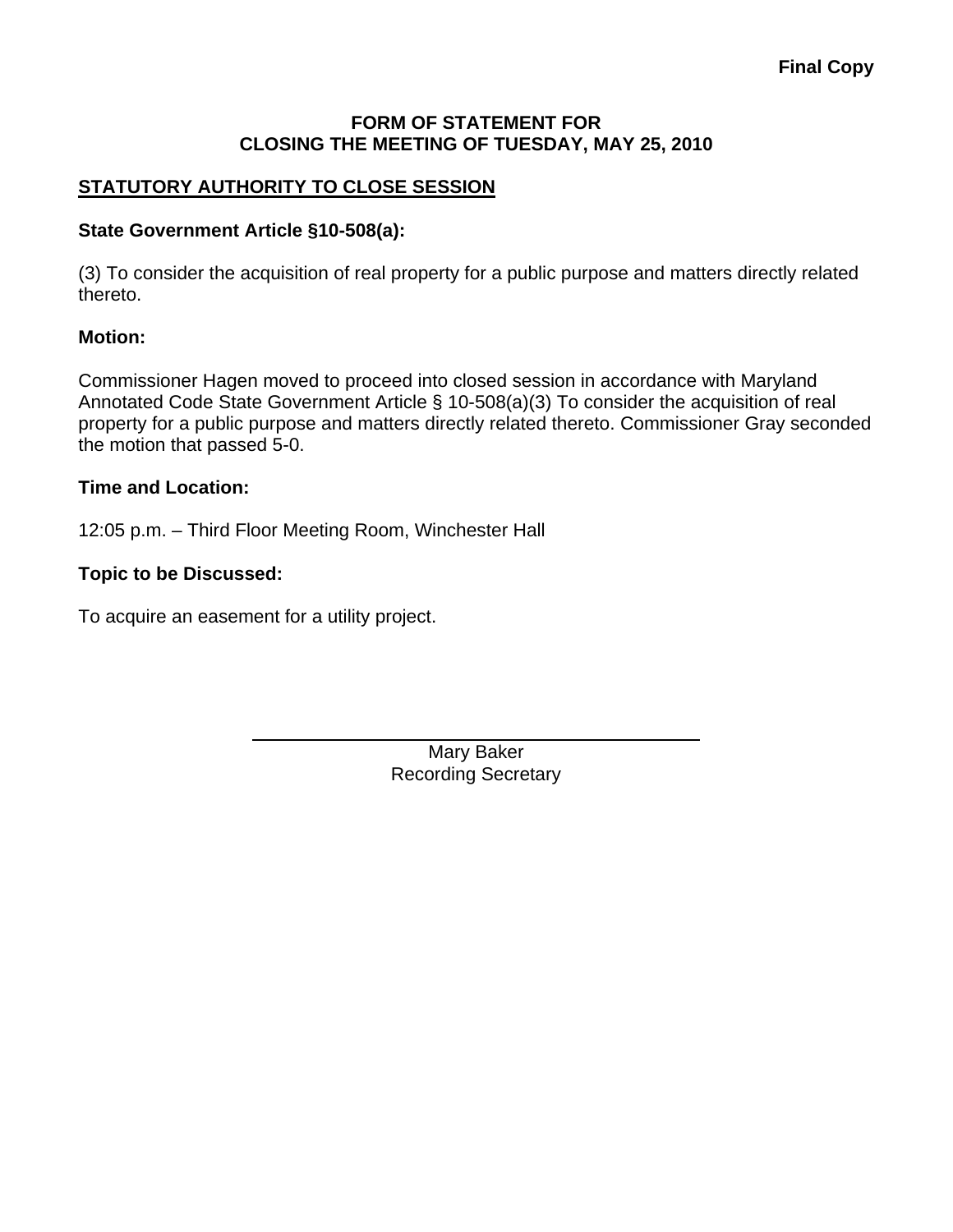# **FORM OF STATEMENT FOR MINUTES OF NEXT OPEN MEETING ON THURSDAY, MAY 27, 2010, FOLLOWING THE CLOSED MEETING OF TUESDAY, MAY 25, 2010**

# **STATUTORY AUTHORITY TO CLOSE SESSION**

# **State Government Article §10-508(a):**

(3) To consider the acquisition of real property for a public purpose and matters directly related thereto.

# **Motion:**

Commissioner Hagen moved to proceed into closed session in accordance with Maryland Annotated Code State Government Article § 10-508(a)(1)To discuss: (i) The appointment, employment, assignment, promotion, discipline, demotion, compensation, removal, resignation, or performance evaluation of appointees, employees, or officials over whom it has jurisdiction; or (ii) Any other personnel matter that affects one or more specific individuals. Commissioner Gray seconded the motion that passed 5-0.

# **Time and Location:**

12:05 p.m. – Third Floor Meeting Room, Winchester Hall

# **Others in Attendance:**

R. Hart, J. Mathias, K. Demosky, M. Marschner, B. Ramacciotti and M. Baker.

# **Topic Discussed:**

To acquire an easement for a utility project.

 $\overline{a}$ 

# **Action Taken:**

The Board approved the acquisition.

Mary Baker Recording Secretary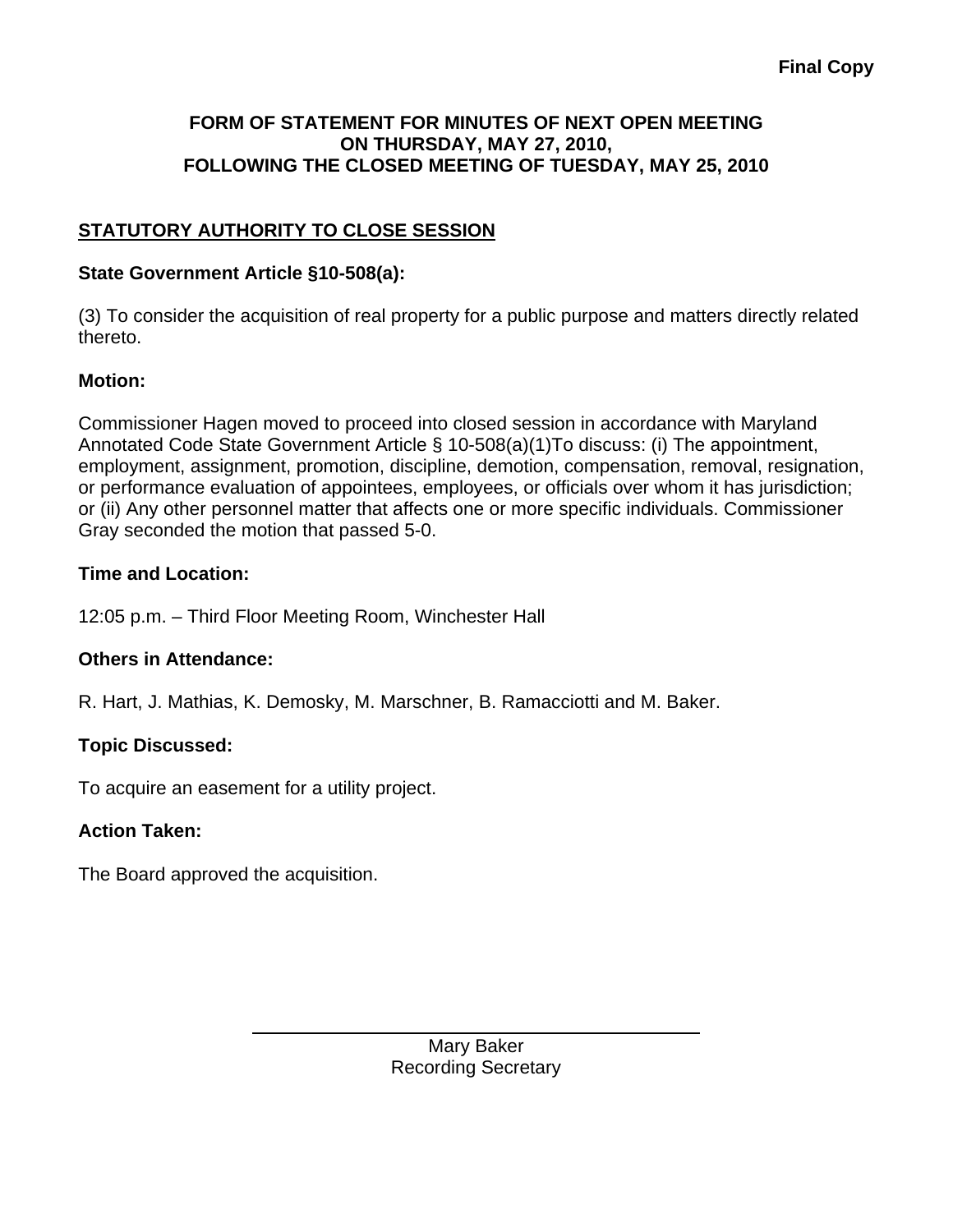### **FORM OF STATEMENT FOR CLOSING THE MEETING OF TUESDAY, MAY 25, 2010**

# **STATUTORY AUTHORITY TO CLOSE SESSION**

### **State Government Article §10-508(a):**

(1) To discuss: (i) The appointment, employment, assignment, promotion, discipline, demotion, compensation, removal, resignation, or performance evaluation of appointees, employees, or officials over whom it has jurisdiction; or (ii) Any other personnel matter that affects one or more specific individuals

### **Motion:**

Commissioner Hagen moved to go into closed session according Maryland Annotated Code State Government Article § 10-508(a)(1) To discuss: (i) The appointment, employment, assignment, promotion, discipline, demotion, compensation, removal, resignation, or performance evaluation of appointees, employees, or officials over whom it has jurisdiction; or (ii) Any other personnel matter that affects one or more specific individuals. Commissioner Gray seconded the motion that passed 5-0.

### **Time and Location:**

1:30 p.m. – Third Floor Meeting Room, Winchester Hall

# **Topic To Be Discussed**

 $\overline{a}$ 

To consider personnel appeals filed by individual county employees.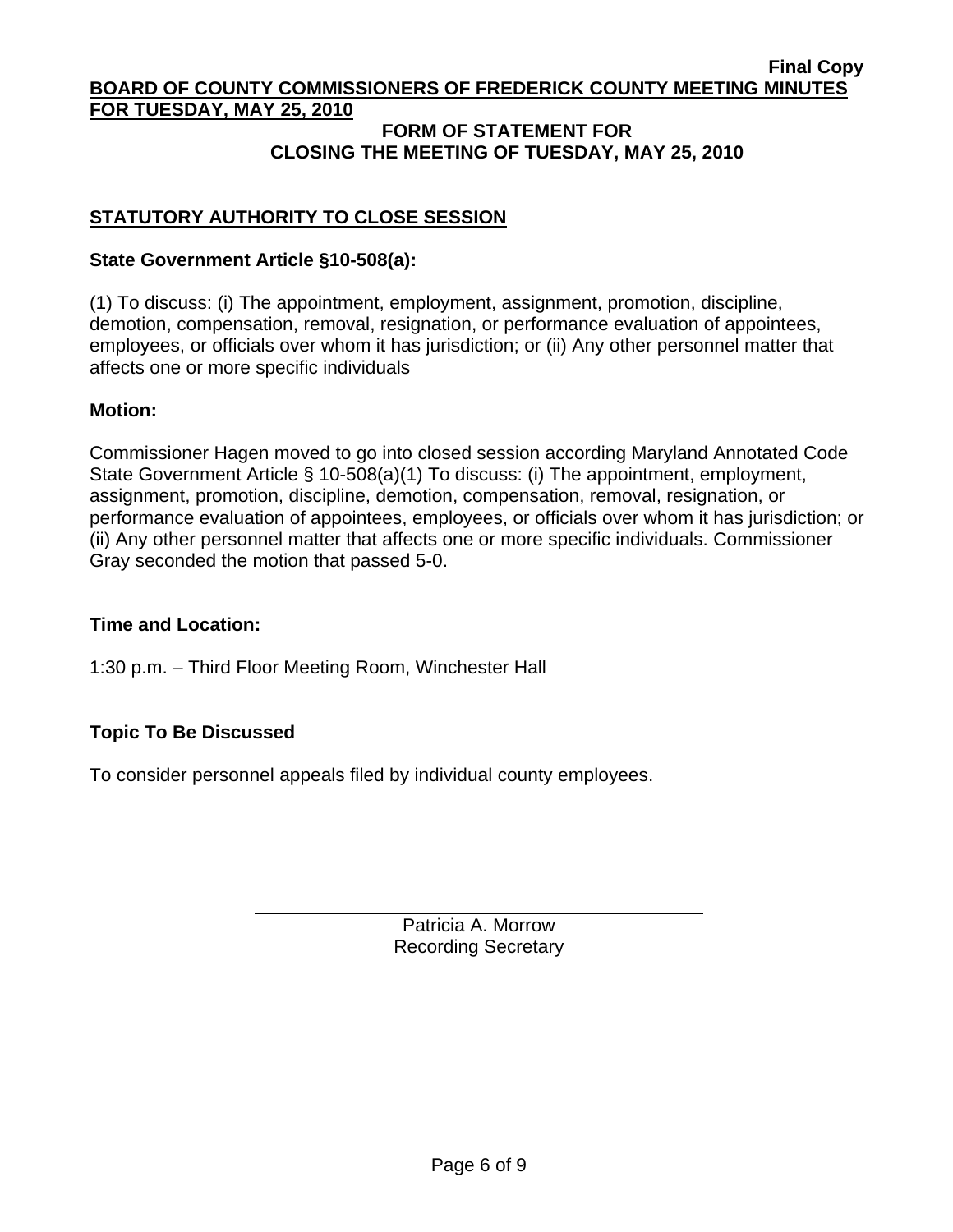#### **Final Copy BOARD OF COUNTY COMMISSIONERS OF FREDERICK COUNTY MEETING MINUTES FOR TUESDAY, MAY 25, 2010 FORM OF STATEMENT FOR MINUTES OF NEXT OPEN MEETING ON THURSDAY, MAY 27, 2010, FOLLOWING THE CLOSED MEETING OF TUESDAY, MAY 25, 2010**

# **STATUTORY AUTHORITY TO CLOSE SESSION**

### **State Government Article §10-508(a):**

(1) To discuss: (i) The appointment, employment, assignment, promotion, discipline, demotion, compensation, removal, resignation, or performance evaluation of appointees, employees, or officials over whom it has jurisdiction; or (ii) Any other personnel matter that affects one or more specific individuals.

#### **Motion:**

Commissioner Hagen moved to go into closed session in accordance with the Maryland Annotated Code State Government Article § 10-508(a) (1) To discuss: (i) The appointment, employment, assignment, promotion, discipline, demotion, compensation, removal, resignation, or performance evaluation of appointees, employees, or officials over whom it has jurisdiction; or (ii) Any other personnel matter that affects one or more specific individuals. Commissioner Gray seconded the motion that passed 5-0.

#### **Time and Location:**

1:30 p.m. – Third Floor Meeting Room, Winchester Hall

### **Others in Attendance:**

 $\overline{a}$ 

R. Hart, W. Kearney, B. Stanton, J. Mathias, M. Hose and P. Morrow

### **Topic Discussed:**

To consider personnel appeals filed by individual county employees.

### **Action Taken:**

Staff was directed to draft memorandums of decision regarding the personnel appeals.

Staff was authorized to reimburse attorney fees for a county employee.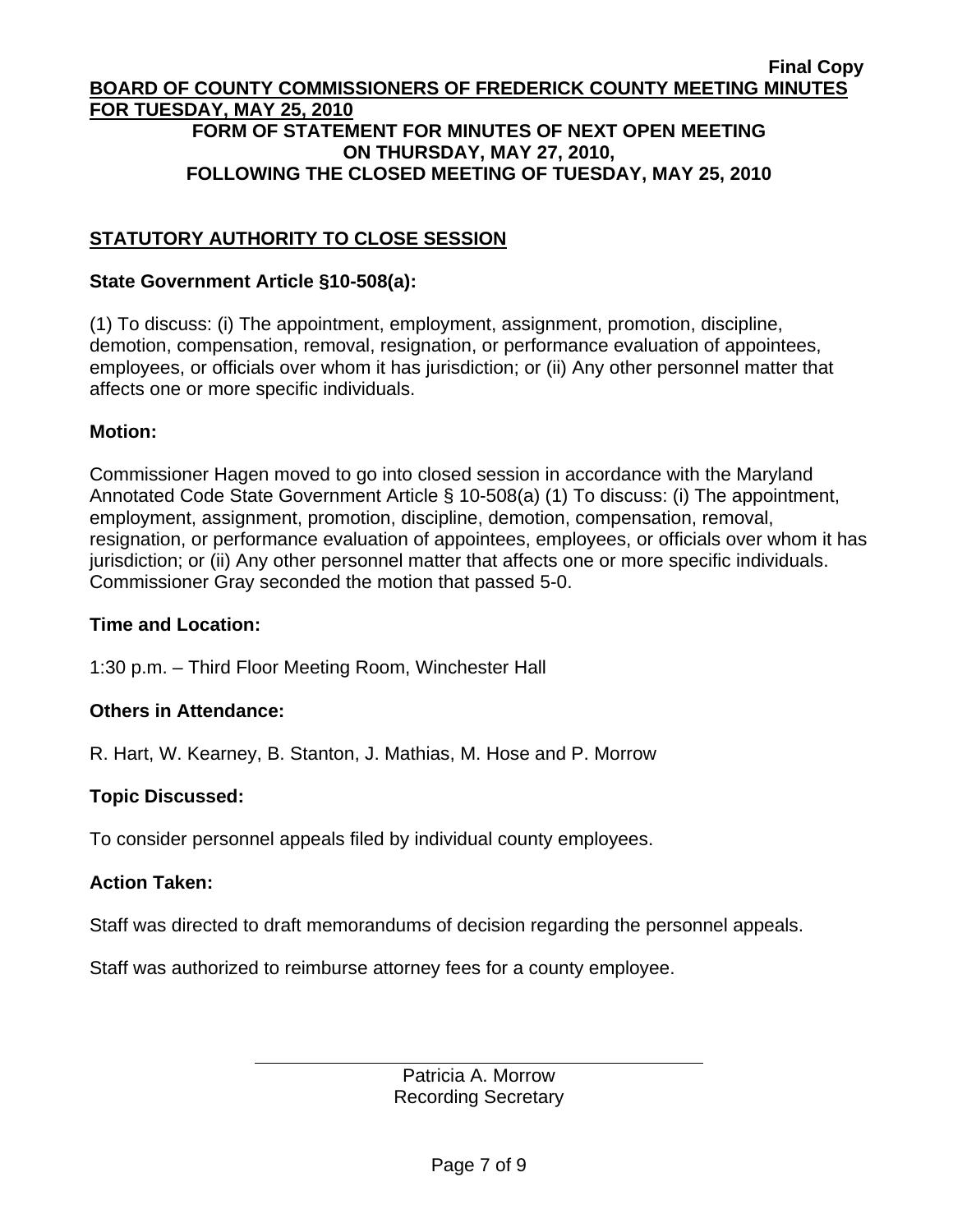### **FORM OF STATEMENT FOR CLOSING THE MEETING OF TUESDAY, MAY 25, 2010**

# **STATUTORY AUTHORITY TO CLOSE SESSION**

### **State Government Article §10-508(a):**

(1) To discuss: (i) The appointment, employment, assignment, promotion, discipline, demotion, compensation, removal, resignation, or performance evaluation of appointees, employees, or officials over whom it has jurisdiction; or (ii) Any other personnel matter that affects one or more specific individuals

#### **Motion:**

Commissioner Hagen moved to go into closed session according Maryland Annotated Code State Government Article § 10-508(a)(1) To discuss: (i) The appointment, employment, assignment, promotion, discipline, demotion, compensation, removal, resignation, or performance evaluation of appointees, employees, or officials over whom it has jurisdiction; or (ii) Any other personnel matter that affects one or more specific individuals. Commissioner Gray seconded the motion that passed 5-0.

#### **Time and Location:**

2:30 p.m. – Third Floor Meeting Room, Winchester Hall

### **Topic To Be Discussed**

 $\overline{a}$ 

To review and consider the applications for a county director's position.